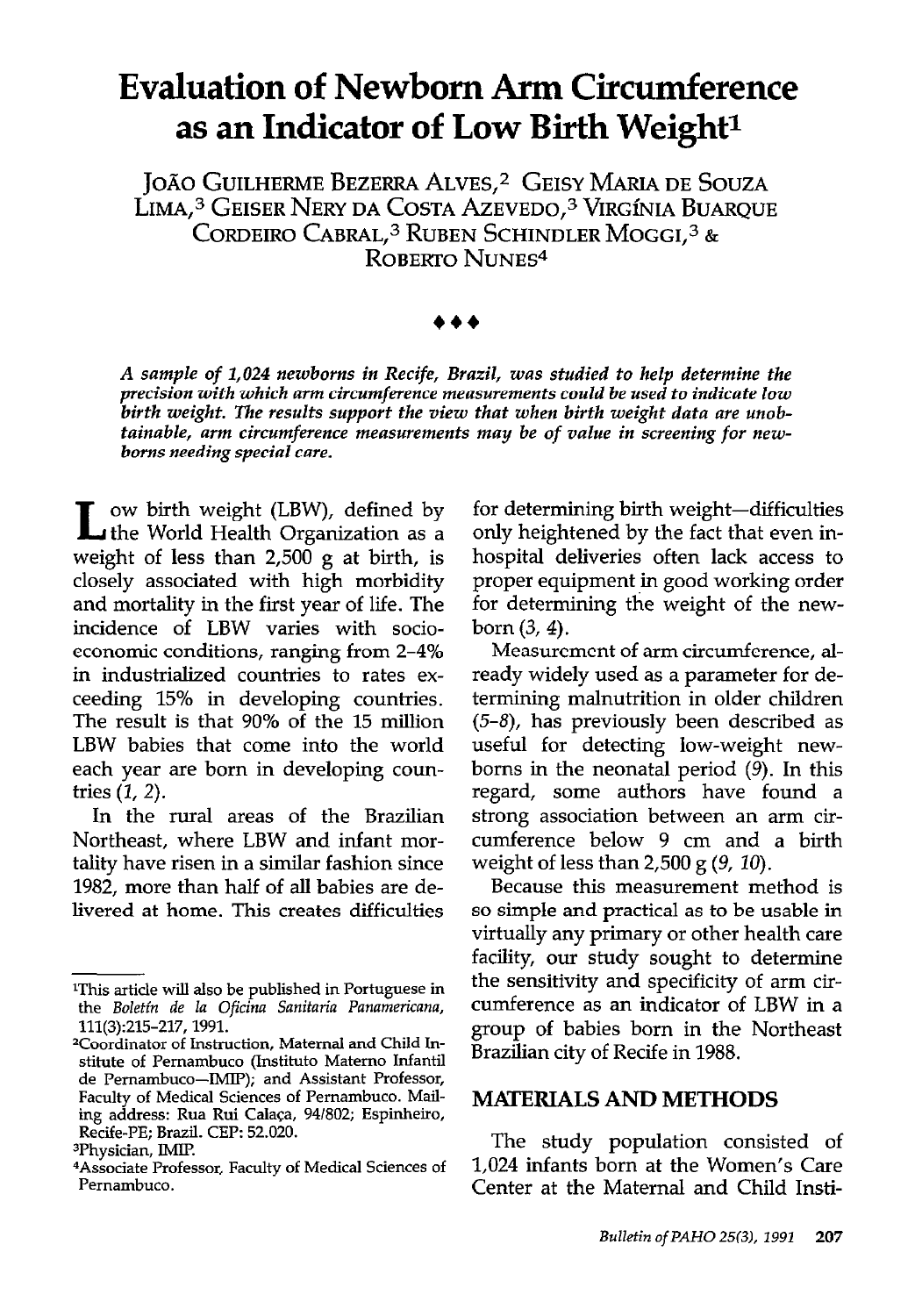

<sup>A</sup>newborn infant's arm circumference being measured in the course of the study.

tute of Pemambuco (IMP) from July to December 1988. All the infants were weighed within the first hour of life by one of the researchers and were evaluated in terms of the WHO definition of low birth weight.

In addition, each newborn's arm circumference was measured by two of the researchers working separately, and the average of the two measurements was taken as the final result. These readings were made with a Japanese fiberglass tape measure graduated in 0.1 cm increments, which was always placed gently and firmly at the midpoint of the left arm with the infant supine.

## RESULTS

The weights of the study infants ranged from 960 g to 4,300 g, the mean being 3,101 g with a standard deviation of 582 g. Their arm circumferences were in a range of 6.0-12.1 cm, the average

being 9.98 cm and the standard deviation 0.97 cm. The respective frequencies of low birth weight and an average arm circumference below 9 cm were 12.00% and 12.51%, respectively, with a correlation coefficient of  $+0.79$ . Data regarding the sensitivity and specificity of arm circumference as an indicator of low birth weight are shown in Table 1.

# DISCUSSION AND CONCLUSIONS

Low birth weight was found in 12% of the cases studied, a frequency similar to that found by the Brazilian Pediatric Society in the city of Recife in 1986 (11). In this same vein, Dias et al. (3) found that the frequency of low birth weight in Recife rose from 10.20% in 1982 to 15.30% in 1984. Nationally, low birth weight and infant mortality have exhibited a noteworthy rise in Brazil since 1982, trends that have accompanied the economic downturn confronting the country.